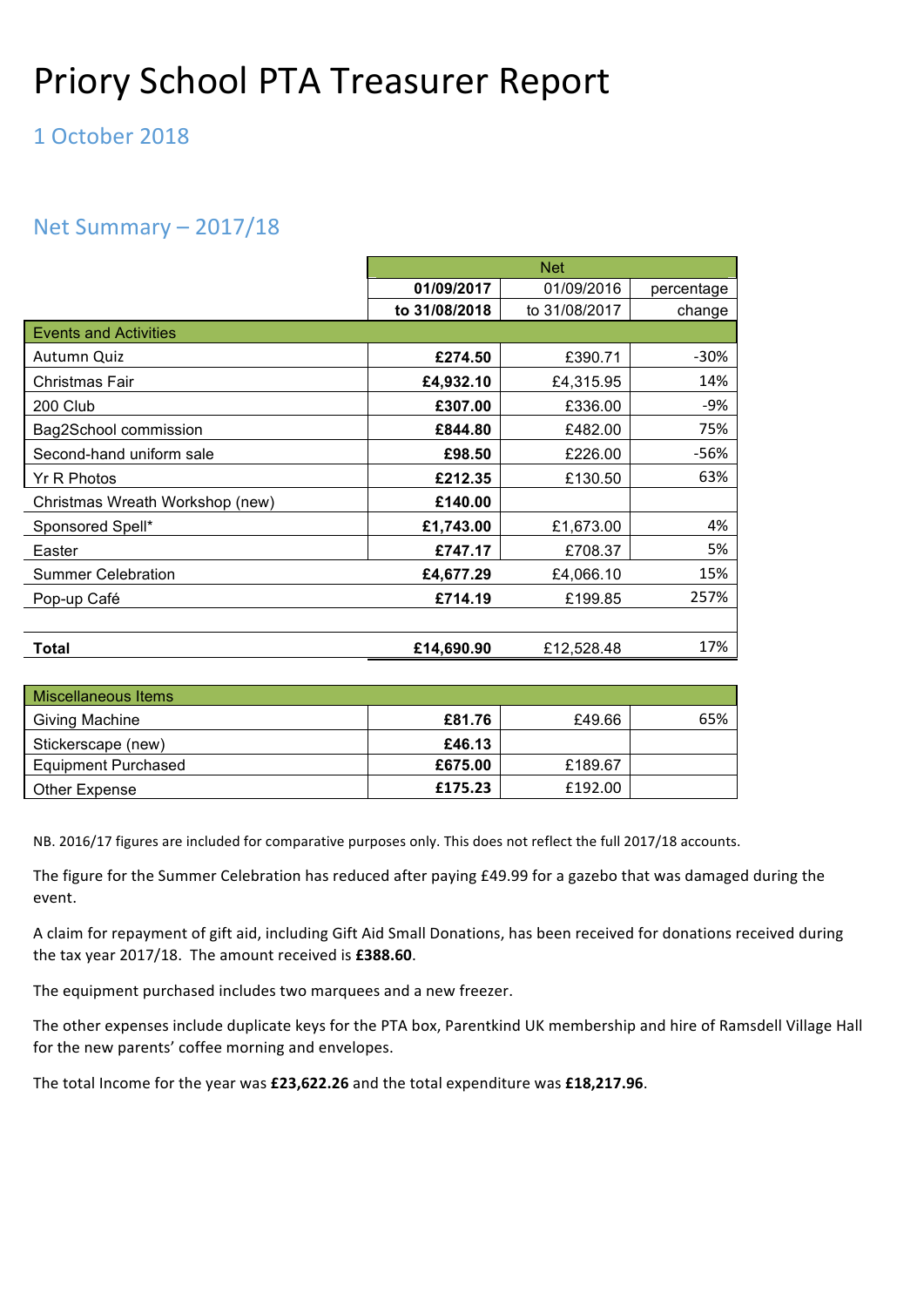#### Summary of Uniform 2017/18

The profit for new school uniform is only calculated once each year following the annual stock take in August. The final figure for profit from new uniform for last year was  $£1097.51$ . The closing stock level was £2817.50 (opening was £2302), which is an increase of £515.50. This leaves free cash from uniform of £582.01.

Many parents have taken advantage of the online payment facility for buying uniform this year. Payment by cheque is no longer accepted, which makes processing orders more efficient and checking payments much quicker.

| <b>Item</b><br><b>Number</b> | <b>Description</b>                            | <b>Date</b><br><b>Funding</b><br>agreed | <b>Funding</b><br><b>Amount</b><br><b>Agreed</b> | <b>Amount</b><br>Paid | Remaining<br>balance |
|------------------------------|-----------------------------------------------|-----------------------------------------|--------------------------------------------------|-----------------------|----------------------|
|                              | New Stage (Profits from                       |                                         |                                                  |                       |                      |
| 1                            | Talent Show)                                  | 2015/16                                 | £2,072.00                                        | £1,984.00             | £0.00                |
| $\overline{2}$               | Garden/allotments                             | 2016/17/18                              | £2,573.00                                        | £1,064.51             | £1,508.49            |
| 3                            | $200$ club                                    | 2017/18                                 | £325.00                                          | £325.00               | £0.00                |
| 4                            | 2017/18 donations                             | 2017/18                                 | £6,120.44                                        | £3,747.13             | £2,373.31            |
| 5                            | Reading Scheme online<br>subscription 2018/19 | 2018                                    | £1,743.00                                        | £0.00                 | £1,743.00            |
| 6                            | Water coolers (Sept-Mar<br>incl)              | 2017                                    | £568.12                                          | £568.12               | £0.00                |
| 7                            | Installation of two new<br>water fountains    | 2017                                    | £500.00                                          | £390.93               | £0.00                |
| 8                            | Yr 6 Leavers Fund 2018                        | 2018                                    | £200.00                                          | £200.00               | £0.00                |
| 9                            | *Junior Reading Scheme                        |                                         | £0.00                                            | £0.00                 | £0.00                |
| Total                        |                                               |                                         |                                                  | £8,279.69             | £5,624.80            |

## Status of agreed funding items

The £88 balance remaining from money allocated to the stage has been released back into PTA funds. An additional £47.79 has been paid towards the installation costs of the water fountains which leaves a balance of £109.07 released back into PTA funds.

A further £900 has been allocated for the initial stages of the outside allotments, bring the total available for this project to around £1500. It is anticipated that more funding will be agreed as the work progresses.

A significant saving has been made in the allocation of money towards school trips during the last year. These largely relate to changes and savings in the trips taken during the spring and summer terms. The final total has now been calculated leaving a £2373.31 surplus.

The total donations to school during 2017/18 was £8279.69.